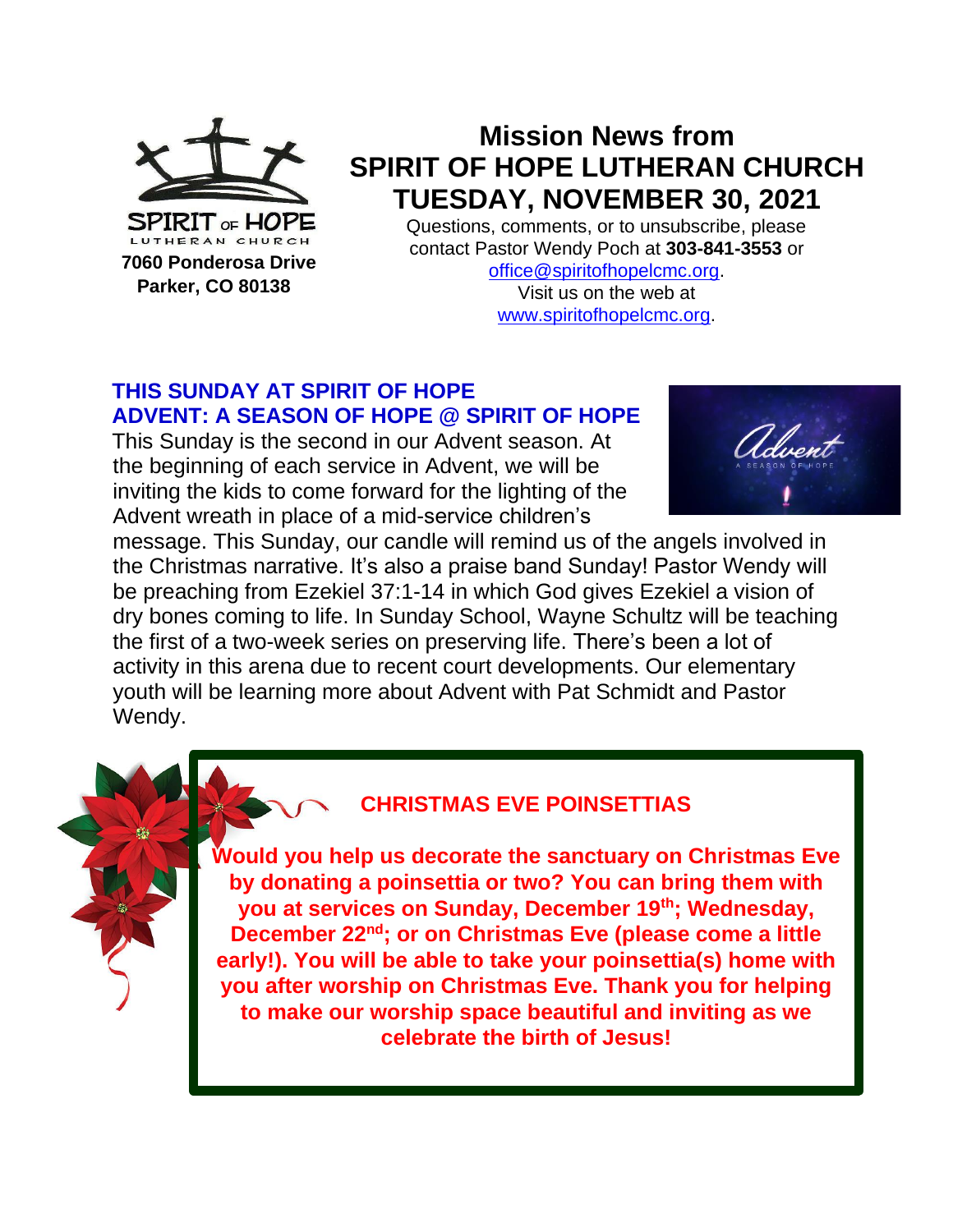

#### **CHRISTMAS EVE WORSHIP DECEMBER 24th, 7:00 PM**

Join us for a special service of carols, communion, and candlelight as we worship our newborn King – Jesus Christ who is the Light of the world!

## **ADVENT @ SPIRIT OF HOPE**

In addition to Advent worship on Sunday mornings, here are the details of the upcoming Advent and Christmas Season:

# **Wednesdays (12/1, 12/8, 12/15, 12/22):**

**6:00 pm: Fellowship Dinners** *(Bring a dish to share)* **12/1: Italian** *(Pasta, pizza, anything goes!)* **12/8: Mexican** *(Tacos, rice, chili, anything goes!)* **12/15: Potluck from the Past** *(Favorite foods from your childhood and/or Lutheran potlucks of days gone by. You guessed it, anything goes!)* **12/22: Simple Soups** *(You know the drill!)*

# **7:00 pm: Holden Evening Prayer Worship Service**

The message each week will feature the Christmas story creatively told from the vantage points of various people within the Christmas narrative.

# **Fellowship/Service Events:**

12/4 OCC Warehouse Event 10 am – 2:30 pm 12/10 5:30 pm Advent Gingerbread Event

### **HOLDEN EVENING PRAYER SERVICE WEDNESDAYS DURING ADVENT, 7 PM**

As is our tradition here at Spirit of Hope, we will be utilizing the Holden Evening Prayer for our mid-week Advent services. Written in 1985-1986 while Marty



Haugen was the musician-in-residence at Holden Village, a Lutheran retreat center in Washington State, this lovely setting of vespers follows the traditional form while using contemporary language. Contents include "Service of Light," Evening Hymn-Joyous Light of Heav'nly Glory", "Evening Thanksgiving", "The Annunciation", "The Magnificat", "Litany and Prayers", and "Final Blessing."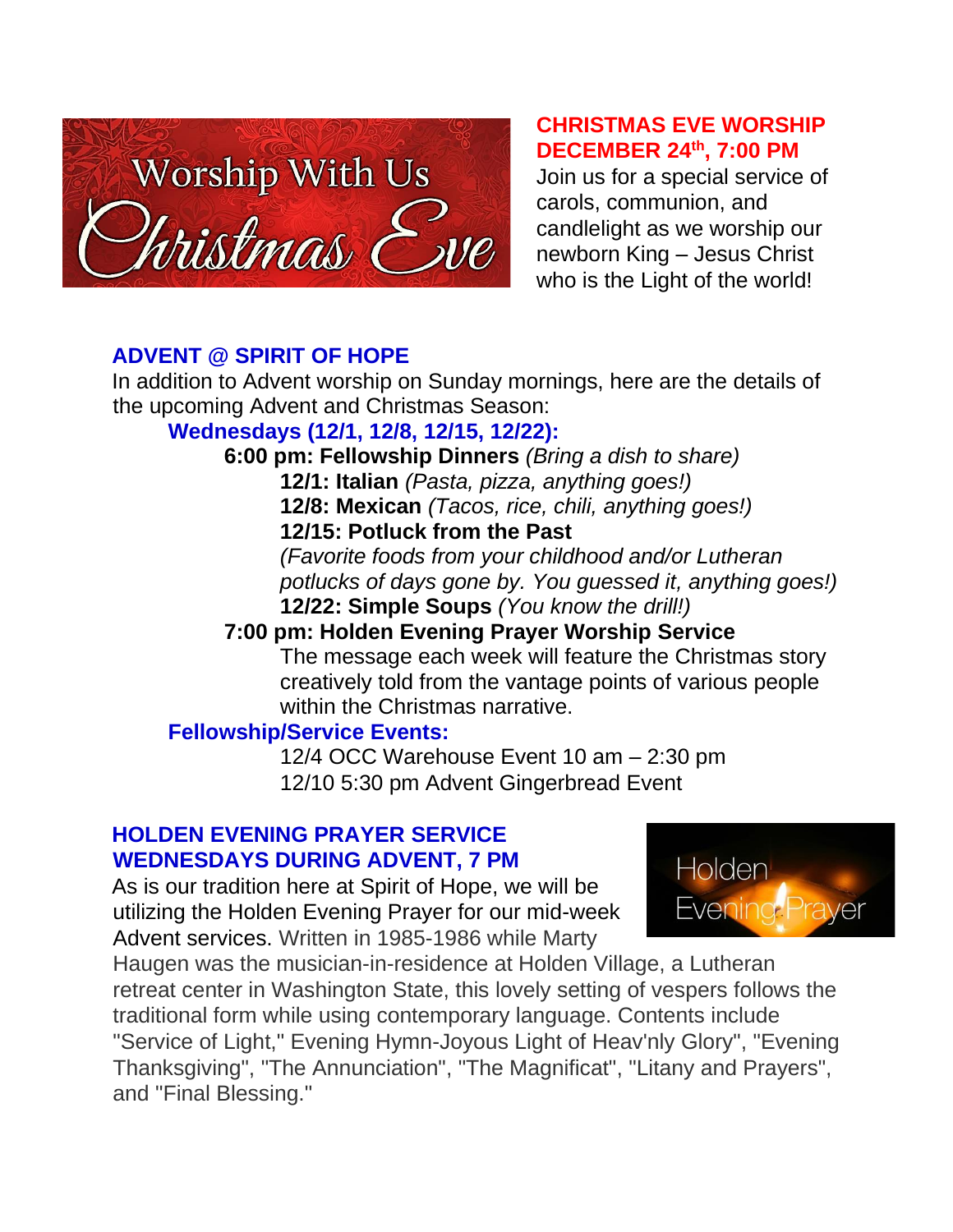

**COMING UP THIS WEEK AT SPIRIT OF HOPE Church Office Hours This Week Tuesday 11:30 pm – 2:00 pm Wednesday 10:00 am – 2:00 pm Thursday 10:00 am – 2:00 pm Friday 10:00 am – 2:00 pm**

### **Tuesday, November 30th**

8:30 – 10:30 am Coffee with the Pastor at Fika on Mainstreet 12:00 – 1:00 pm Digging Deeper Bible Study **Wednesday, December 1st**  7:00 am Men's Prayer Breakfast @ Village Inn 4:30 pm Confirmation 6:00 pm Advent Dinner (Italian Night!) 7:00 pm Holden Evening Prayer Service **Thursday, December 2nd** 5:30 pm Zumba Gold 7:00 pm Christmas Choir **Sunday, December 5th** 9:30 am Worship 11:00 am Sunday School **Tuesday, December 7th** 8:30 am – 10:30 am Coffee with the Pastor @ Fika on Mainstreet 12:00 pm – 1:00 pm Digging Deeper with Pastor Wendy **Wednesday, December 8 th** 4:30 pm Confirmation 6:00 pm Advent Dinner (Mexican Night!) 7:00 pm Holden Evening Prayer Service

#### **ADVENT EVENT! GINGERBREAD HOUSE MAKING FRIDAY, DECEMBER 10th, 5:30 pm**

Join us for this intergenerational event! We will enjoy a simple **dinner of appetizers** (please bring an appetizer to share) and also a **hot chocolate bar** while making gingerbread houses and having a blast. We are asking everyone to bring a second gingerbread kit (or more kits if you are so inclined)

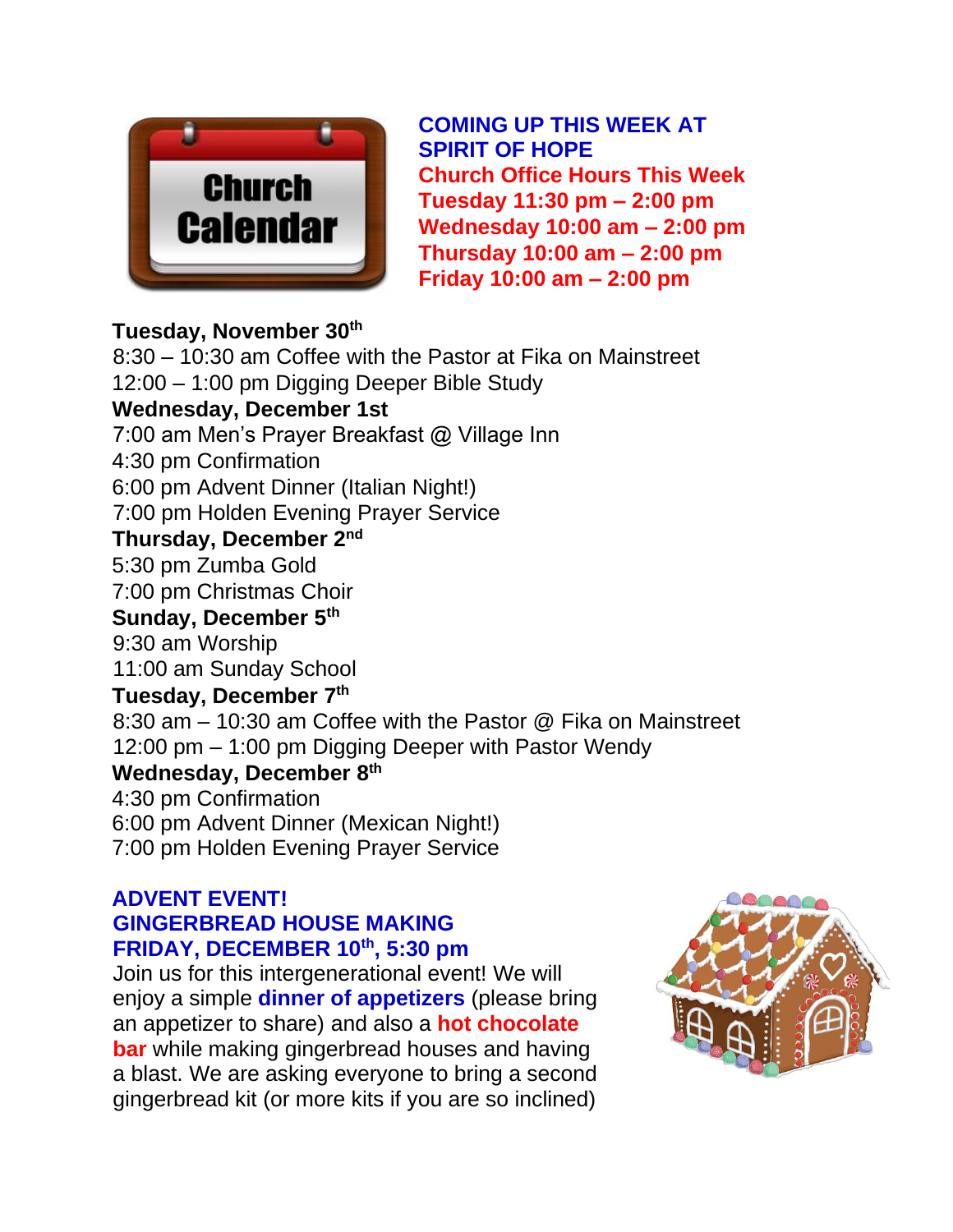that can be donated to **Pine Lane Elementary School**. We would like to provide those families with a gingerbread kit to take home so that they can make some beautiful memories together over Christmas break. We would like to donate 50 gingerbread kits. So, donations of gingerbread kids are much appreciated even if you are unable to attend this event.



## **COMING IN JANUARY: THE GREAT DIVORCE by C.S. Lewis**

Beginning January  $12<sup>th</sup>$ , you're invited to join us on Wednesday evenings at 7:00 pm as Pastor Wendy leads discussions on a range of theological topics as they are presented in C.S. Lewis' The Great

Divorce. Amazon describes this fascinating book as follows: "C.S. Lewis' *The Great Divorce* is a classic Christian allegorical tale about a bus ride from hell to heaven. An extraordinary meditation upon good and evil, grace and judgment, Lewis's revolutionary idea in the *The Great Divorce* is that the gates of Hell are locked from the inside. Using his extraordinary descriptive powers, Lewis' *The Great Divorce* will change the way we think about good and evil." Class participants will need to read about a chapter or so a week. The class will run for seven weeks. To obtain a copy of the book (\$8.99 new), click here or see Pastor Wendy:

[https://www.amazon.com/Great-Divorce-C-S-](https://www.amazon.com/Great-Divorce-C-S-Lewis/dp/0060652950/ref=sr_1_1?keywords=Great+Divorce&qid=1638152959&sr=8-1)

[Lewis/dp/0060652950/ref=sr\\_1\\_1?keywords=Great+Divorce&qid=1638152](https://www.amazon.com/Great-Divorce-C-S-Lewis/dp/0060652950/ref=sr_1_1?keywords=Great+Divorce&qid=1638152959&sr=8-1) [959&sr=8-1](https://www.amazon.com/Great-Divorce-C-S-Lewis/dp/0060652950/ref=sr_1_1?keywords=Great+Divorce&qid=1638152959&sr=8-1)

### **DECEMBER SUNDAY SCHOOL**

On December 5<sup>th</sup> the Adult Sunday School class will begin a two week look at one of our core beliefs, **"Preserving Life".** We will first review the history of the various ways in which lives are taken and then look specifically at the lives lost through abortion since Roe v. Wade. In week two we will look at the current abortion cases being heard by the Supreme Court and



discuss possible outcomes and implications. Then, in a change of pace on December 19th we will investigate various theories regarding **when Christ**  was born and learn why we celebrate His birthday on December 25<sup>th</sup>. Our Elementary Sunday School will be focusing on the birth of Jesus.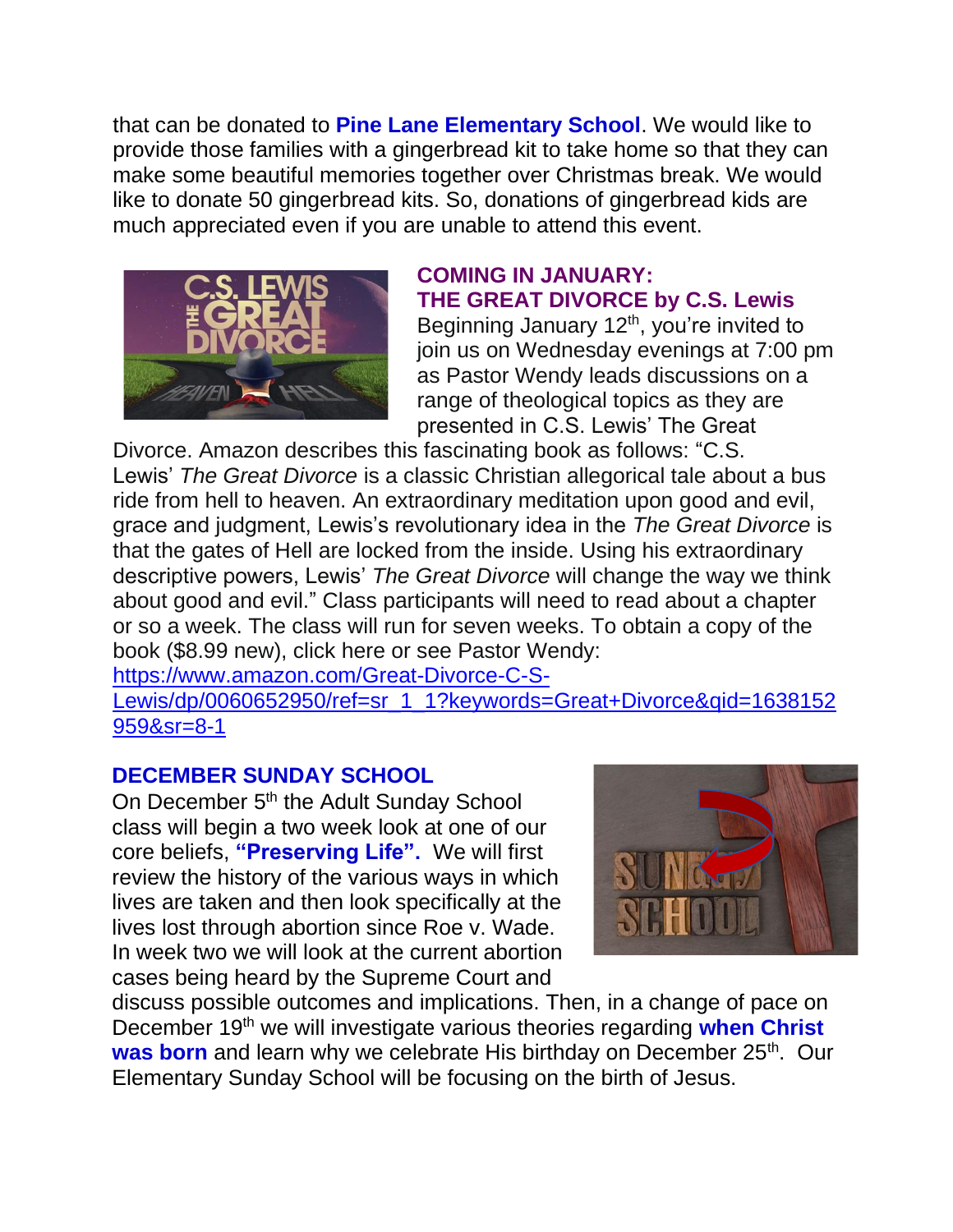# **STEPHEN MINISTRY \*\*\*APPLICATIONS NOW AVAILABLE! \*\*\*TRAINING BEGINS EARLY 2022!**

Are you interested in training to become a Stephen Minister? Here's how the process works:

- 1) Pray about becoming a Stephen Minister.
- 2) Contact Kandy Parsons or Pastor Wendy for an application.
- 3) Turn in application.
- 4) Kandy & Pastor Wendy will sit down with you to interview you and share more about the ministry.
- 5) Those selected to train as Stephen Ministers will be contacted and invited to begin training together as a cohort. There are approximately 20 training sessions, each lasting about 2.5 hours.
- 6) Upon successful completion of the training process, Stephen Ministers will be commissioned at Spirit of Hope and their time as a Stephen Minister will begin.
- 7) Twice a month Stephen Ministers will attend Supervision Groups where they will receive continuing education as well as personal ministry support all while maintaining the strictest confidentiality. This allows Stephen Ministers to be strengthened and be supported at all times, which not only blesses them in their ministry and in their personal walk with God, but will also bless the person(s) they are caring for.

**DIGGING DEEPER WITH PASTOR WENDY TUESDAYS 12:00 – 1:00 pm LUNCH TIME BIBLE STUDY Join us as we dig deeper into the text from each Sunday.**

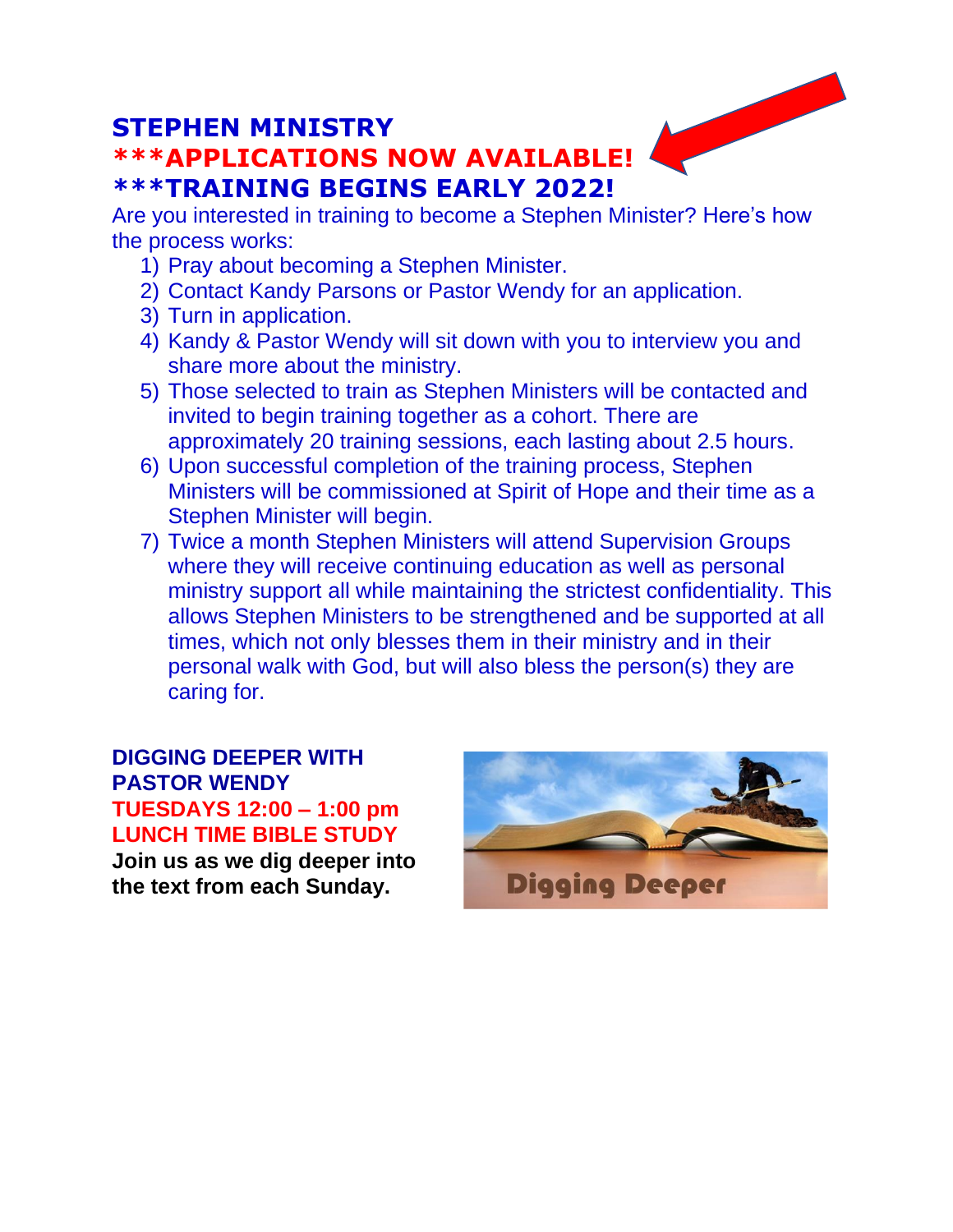

# **FROM THE BOOK OF CONCORD (The Lutheran Confessions):**

**THE APOSTLES' CREED: The Second Article** "I believe in Jesus Christ, his only Son our Lord, who was conceived by the power of the Holy Spirit, and born of the virgin Mary, suffered under Pontius Pilate, was crucified, died and was buried; he descended into hell; on the third day he rose again;

he ascended into heaven, and is seated at the right hand of the Father. He will come to judge the living and the dead."

# **FROM THE SMALL CATECHISM**

"…Jesus has redeemed me…that I may be His own and live under Him in His kingdom and serve Him in everlasting righteousness, innocence, and blessedness…"

# **FROM LUTHER'S WRITINGS**

"What the kingdom of God is has often been stated. To put it most briefly, it does not mean outward things like eating and drinking (Romans 14:17) nor other works that we can do. Rather, it means believing in Jesus Christ. In this kingdom He is the Head and the only King, in whom and through whom we have everything; whoever abides in it cannot be harmed by and sin, death, or misfortune, but has eternal life, joy, and salvation. Here he begins in this faith, but on the Last Day all will be revealed, and he will be eternally perfected in it.

Now, what does it mean to seek this kingdom? What is the method of reaching it, and what way or path leads to it?... For there are many ways, but they are all departures from that one way of believing in Christ and practicing and applying the Gospel, to which faith clings. This involves growing and being strengthened at heart through preaching, listening, reading, singing, meditating, and every other possible way. And it involves blossoming out in fruits, to advance it and to lead many other people to it." [AE 21:204]

### **FROM THE SCRIPTURES**

"But seek first the kingdom of God and His righteousness and all these things will be added to you." (Matthew 6:33)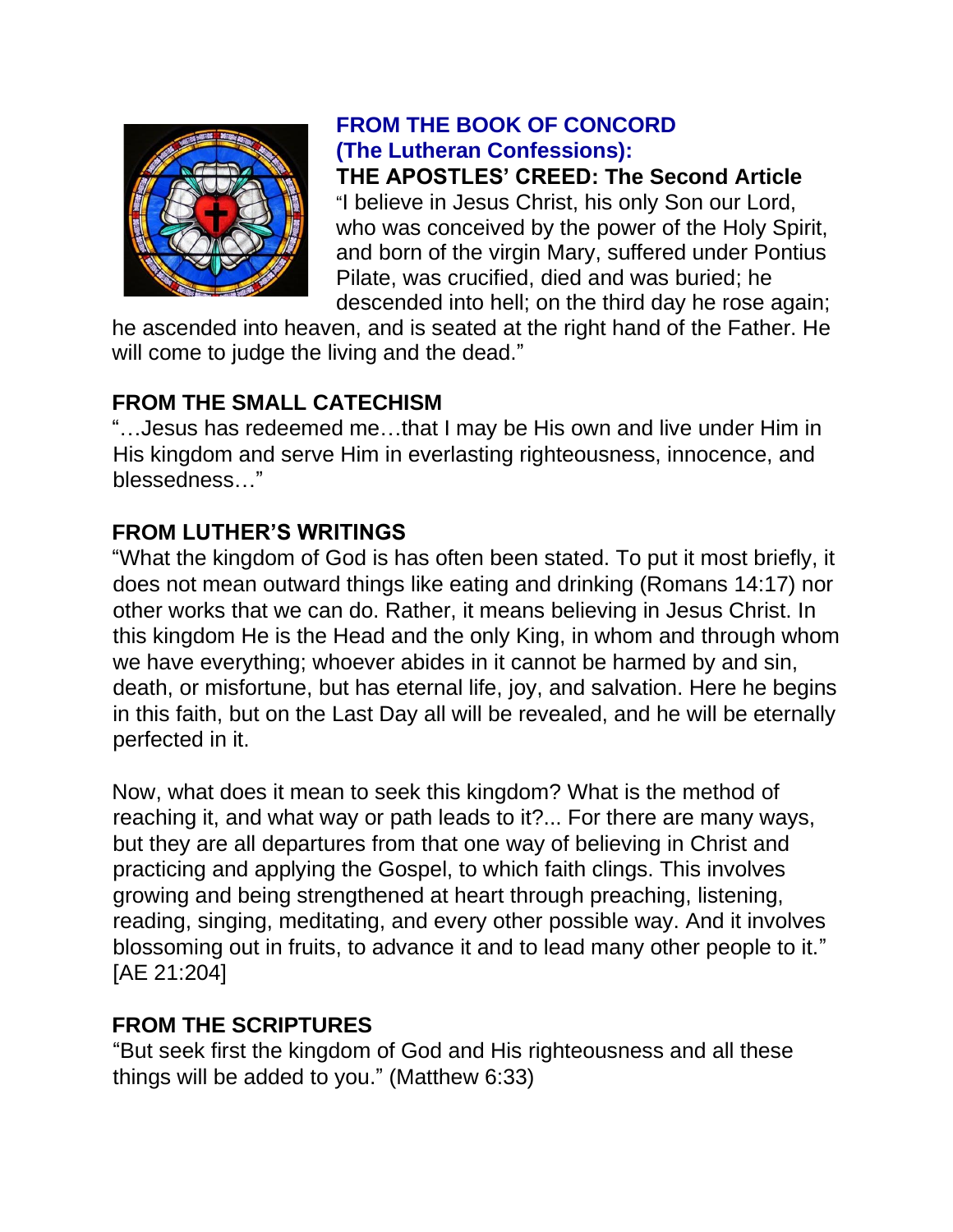

#### **NEW MEMBER CLASS SATURDAY, DECEMBER 11th @ 9:00 am**

Would you like to become a member of the Spirit of Hope family? Would you like to know more about our history, about LCMC, our core beliefs, and be able to ask Pastor Wendy

whatever questions you may have about Spirit of Hope? Then you are invited to attend our new member class on December 11<sup>th</sup> at 9:00 am. You will have the opportunity to fill out a membership packet, but there is no pressure at all to do so. Bagels and beverages will be provided. Please contact Pastor Wendy if you would like to attend.

#### **\*\*\*CHURCH BOARD NOMINATIONS\*\*\***

**In September and October, the Church Board accepted nominations from the congregation for three available board positions, each being a two-year term that begins on February 1, 2022. The Church Board has authorized Pastor Wendy to formally vet following Spirit of Hope members who have been nominated and have agreed to serve pending a successful vetting process and formal acceptance by the Church Board: Ken Carpenter, Tom Clausen, and Carol Palin (this would be a second term for Carol and as such she does not need to be vetted again). This notice is being posted per Spirit of Hope's bylaws so that if there are any objections to these nominations by the congregation, members may contact Pastor Wendy or any member of the Church Board prior to 2:30 pm on December 16, 2021 at which point the Church Board will vote on the acceptance of the nominees.**



**Prayer Requests** - If you have a prayer request for the prayer team, please contact Pastor Wendy @ 303-841-3553 or wendy.poch@spiritofhopelcmc.org *Jesus said; "Come to me, all of you who are weary and carry heavy burdens, and I will give you rest."*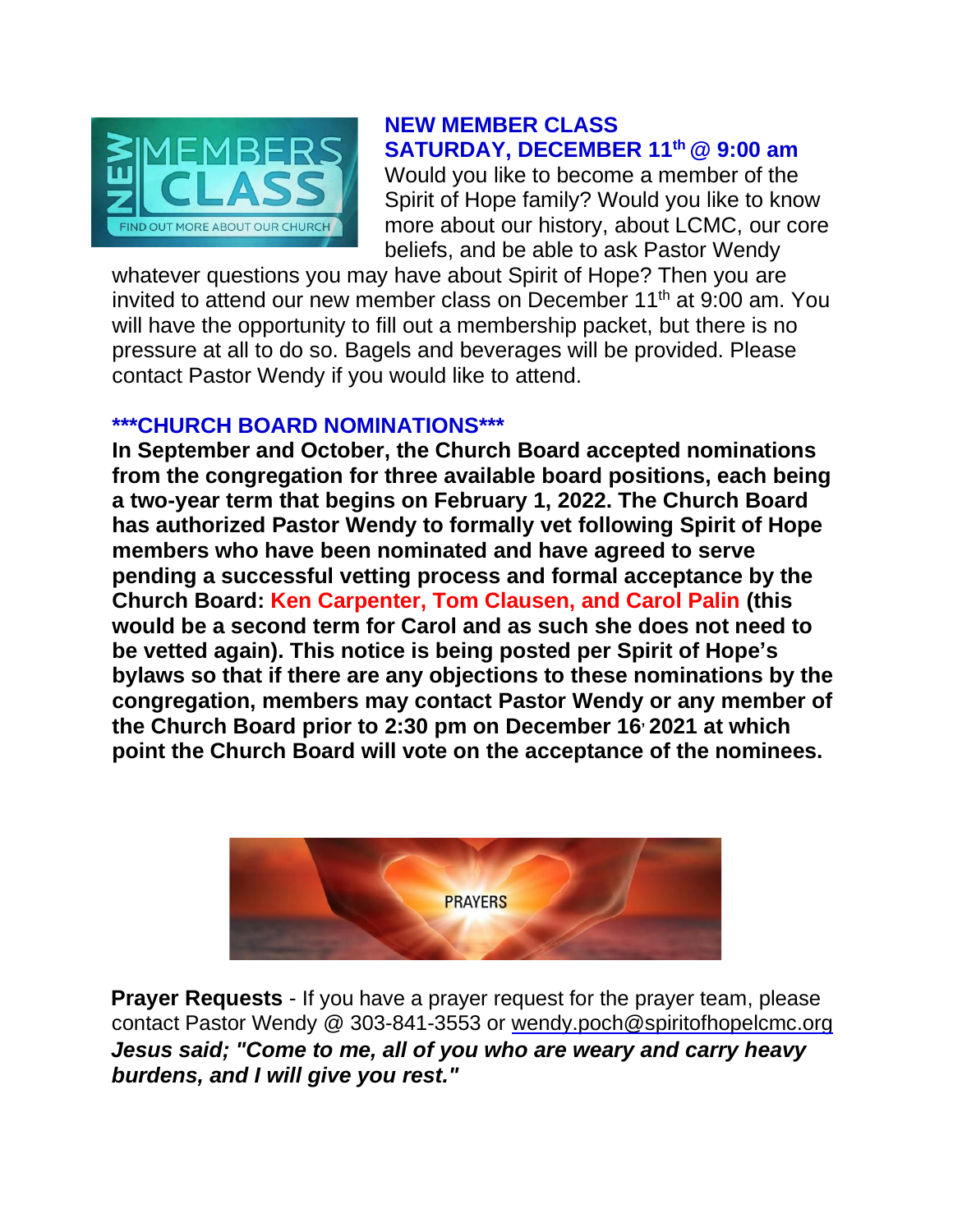

**PRAYER FOR THE FIRST WEEK OF ADVENT By Pastor Wendy Gracious God, help us to live a life of thanksgiving and praise, a life that glorifies you. For if you were not gracious, we would** 

**remain under the burden of sin, death, and the devil. But because you are gracious, you appointed your Son, Jesus, to be both our Savior and also our King, our King who has given us his own righteousness and taken upon himself our own sin. Fill us with your Holy Spirit that we might cling to Jesus at all times and in all things, and so that during this Advent season we would not only embrace the lowly form he took for our sake at the incarnation, but also that we will eagerly anticipate his return in full splendor and glory! Amen.**

#### **Please include the following people and situations in your prayers:**

Please pray for…

For all those for whom the holidays will be difficult this year.

For those in our local area who are in need during this holiday season.

For Carol who is in the ICU with COVID.

For Ian who is in the ICU battling COVID.

For Stephanie who is fighting colon cancer.

Rebecca who is fighting breast cancer.

Sara as she goes through intensive chemotherapy.

Janie as she goes through intensive chemotherapy.

For those who are first responders to all emergencies: fire fighters, EMTs and law enforcement.

For all of our local, state, and federal leaders that they would hear God's voice and lead with His wisdom.